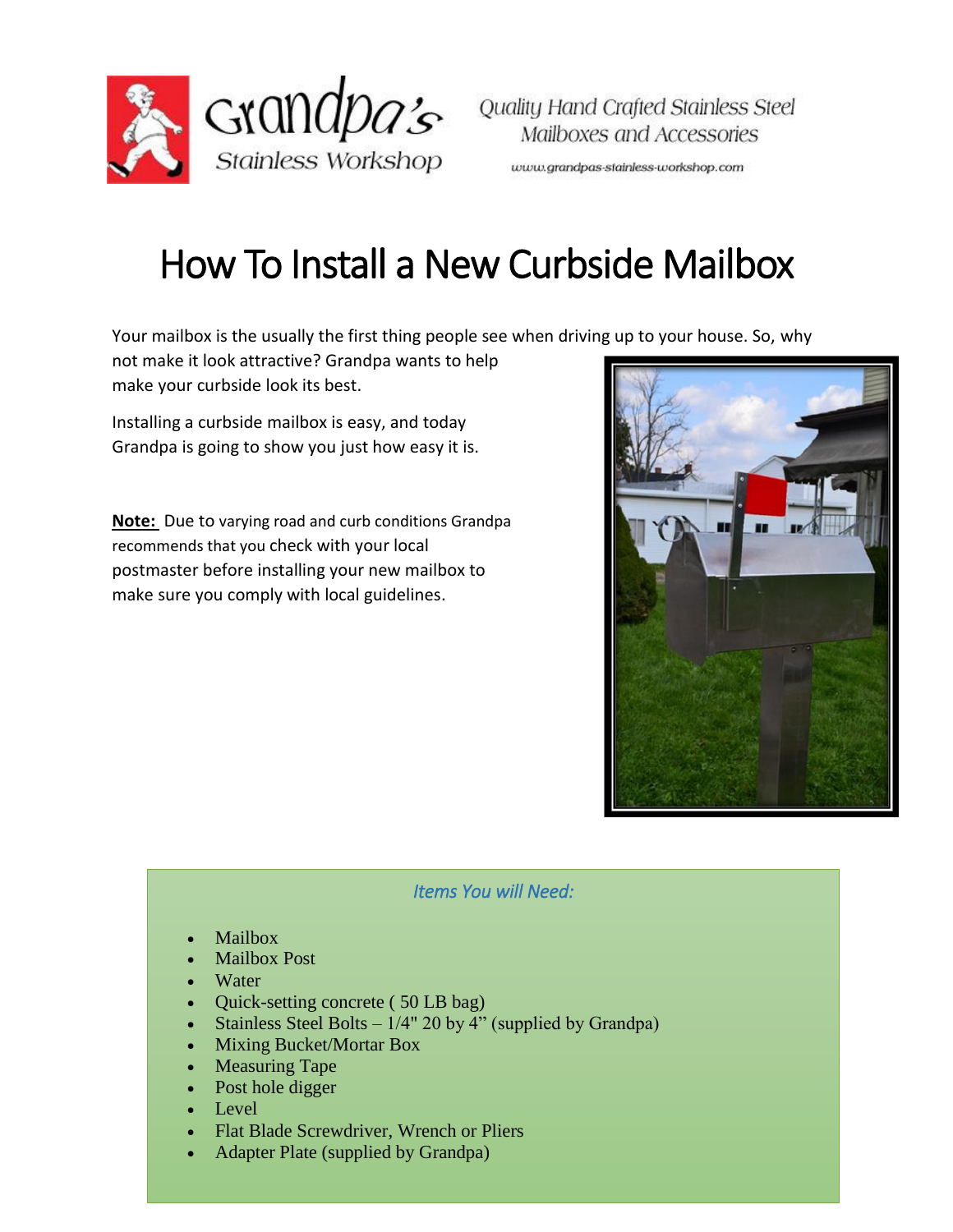#### Step One: Digging the Hole for Your New Mailbox

When preparing the hole, make sure you remember to position the mailbox where a carrier can safely reach inside without leaving the truck. That is about 41" off the ground and back about 6" to 8" from the curb.

Begin by digging the hole with a post-hole digger. Dig down 18 inches. This will give you the required height needed for the bottom of your mailbox to be 41 inches high  $\sqrt{\frac{1}{n}}$ ground.





#### Step Two: Add Concrete

Mix the Quikrete following the

directions on the bag. A 50 LB bag should be should be should be should be should be should be should be should be should be should be should be should be should be should be should be should be should be should be should enough.

Prepare the concrete inside the mortar box with water. For a 50 LB bag, you will need about a gallon.

Pour the concrete mixture straight into the hole. Place the post directly in to the concrete and hold steady.







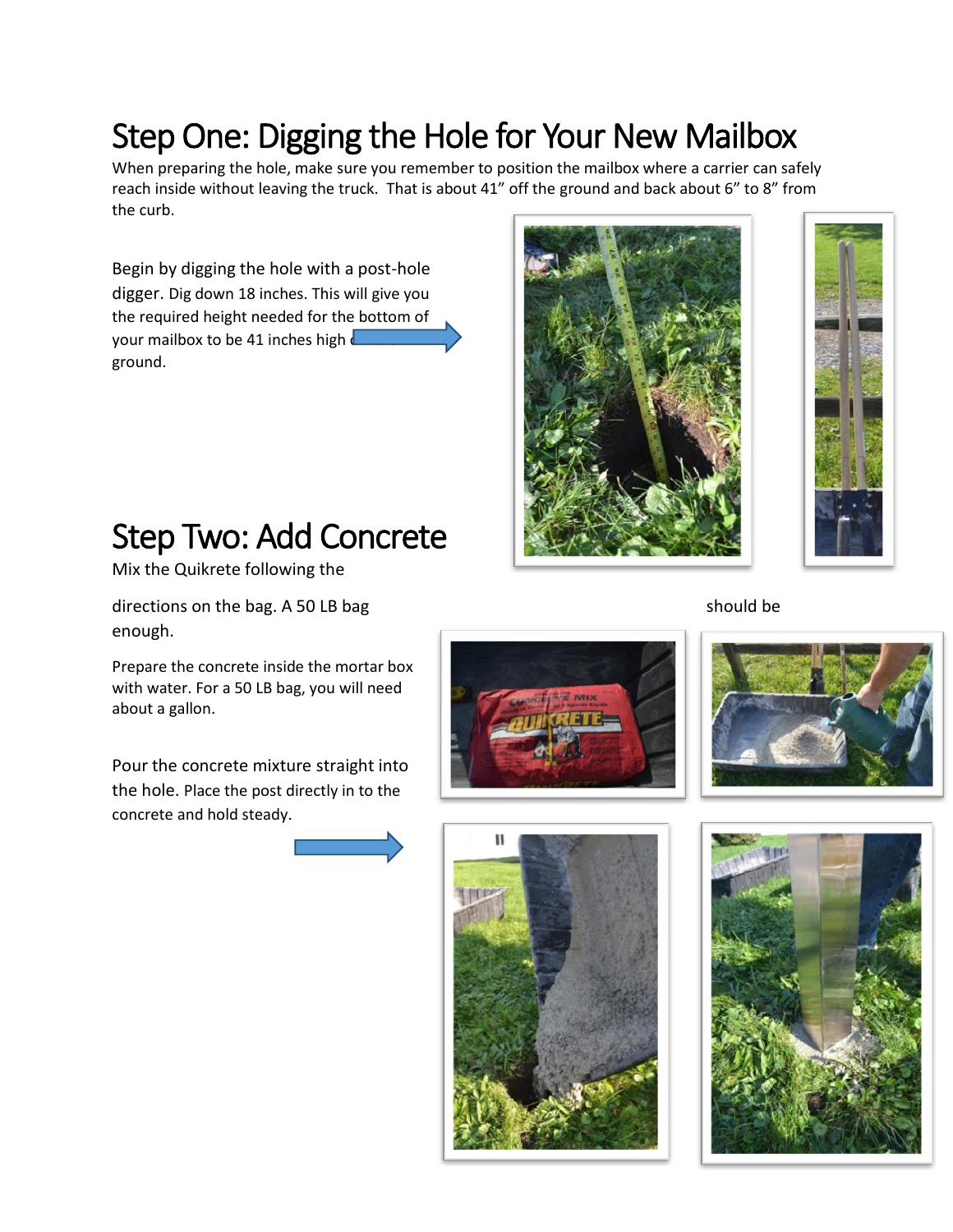

Using the measuring tape, measure 41 inches up from the ground level to the top of the post to ensure that it will be 41 inches off the ground once the concrete has cured.

## Step Three: Plumbing the Post

Make sure that your post is plumb or straight before the concrete starts to harden. Wait for the concrete to cure and harden before you mount your new mailbox.





# Step Four: Install Box

Now, carefully line up the holes on the box with the holes on the top of the post. Grandpa says to be careful because the metal is sharp.